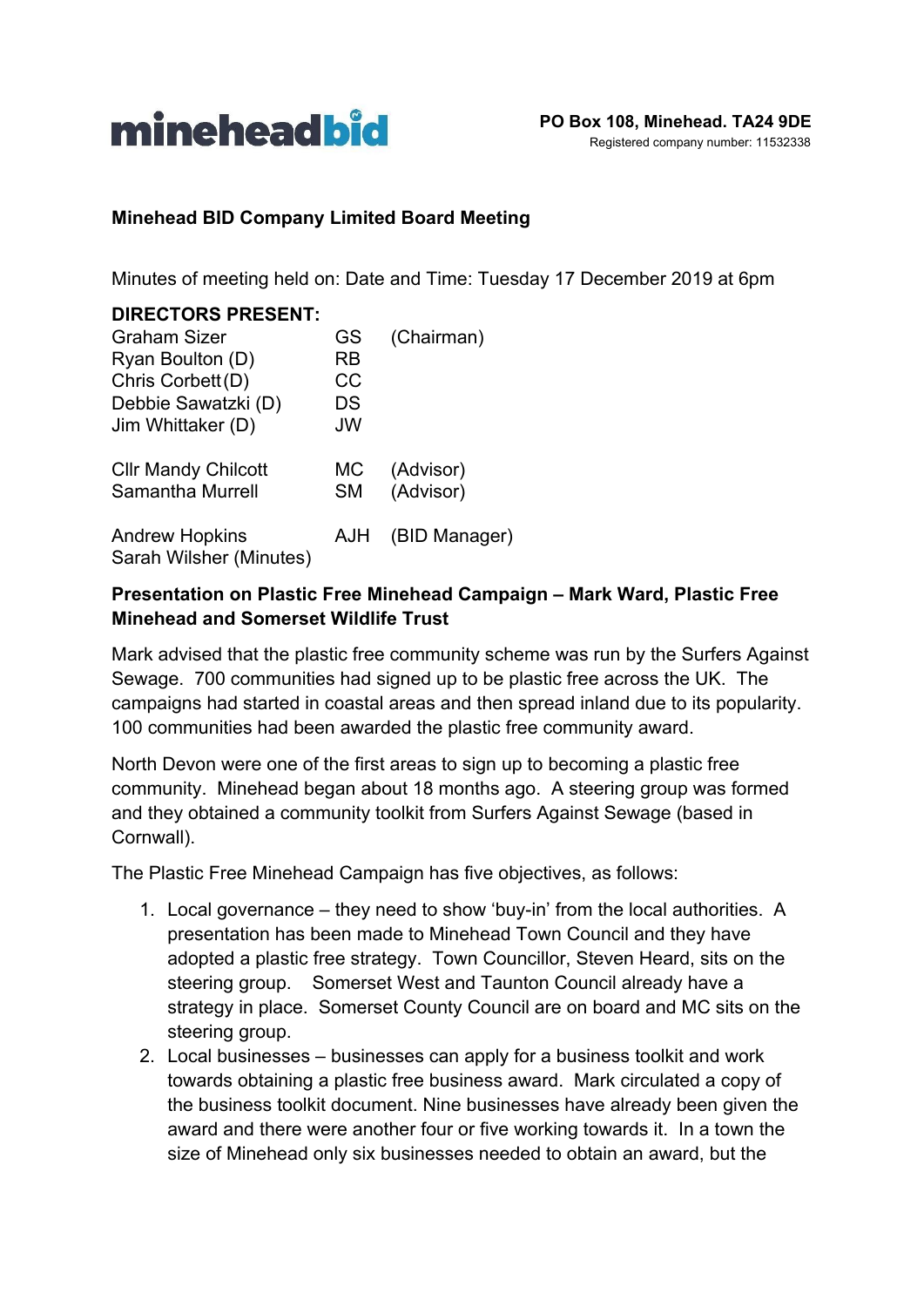intention was to get all the businesses in Minehead signed up. It was all about sustainability and recycling.

- 3. Plastic free allies this could include a letter of support for the plastic free campaign and getting other organisations, such as Scout Groups and Guide Associations, Women's Institute and Schools, etc. on board. About one-third of schools in the town needed to get involved. Plastic Free Minehead were working with St Michael's First School.
- 4. Plastic free events for example, beach cleans. Five or six beach cleans had been undertaken to date in Minehead. These had proved popular with good sized turnouts. In fact local people were so concerned about litter on the beach that at times there was hardly any litter to pick up. A beach clean-up was proposed for January. It was realised that most micro-plastics and micro-fibres entered the sea from rivers, for instance in Burnham plastics from larger towns came in on the River Parrott and River Severn.
- 5. Steering group consisting of representatives from businesses and local authorities.

Plastic Free Minehead were going for the plastic free school award. This built on the initial work done with eco-schools before funding for the scheme ended, and included litter picking.

By the early to mid-2020 Plastic Free Minehead would have enough evidence for Minehead to become a plastic free community, but Plastic Free Minehead wished to build on this. North Devon, for instance, had broken away from Surfers Against Sewage and formed their own Community Interest Company or CIC.

Mark advised that he was employed by Somerset Wildlife Trust, and worked with Plastic Free Minehead as part of a three year project that SWT (Somerset Wildlife Trust) were managing. The project had been granted funding from the Hinkley Point C Community Impact Mitigation Fund. He could thus undertake the admin for the Plastic Free Minehead Campaign as part of his employment.

Plastic Free Minehead wished for funding from BID in order to:

- Create an interactive online resource for businesses to help them find alternative suppliers, preferably local. Setting up such a resource would be time consuming and would include talking to leading plastic free communities that had already set up their own resource, and designing a resource that was both user friendly and held the information securely.
- Set up their own website, to run alongside their existing social media presence on Facebook.

Questions were then raised by the Board, as follows:

JW asked whether there were any case studies available of businesses who had improved their customer/visitor attraction by going paper free. Mark advised that there were no case studies by Somerset businesses but North Devon had such case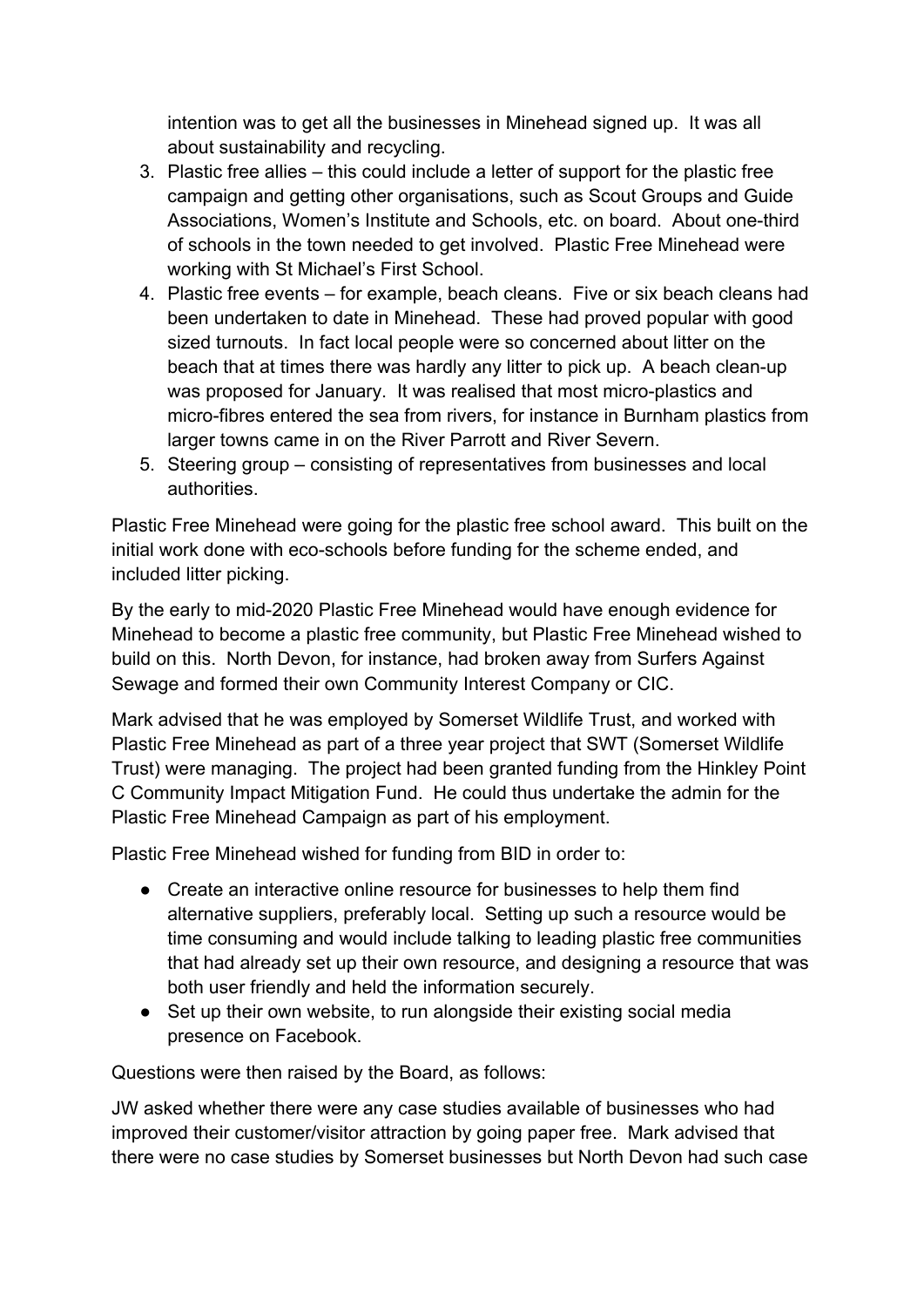studies. Also, Surfers against Sewage, being a charity and national brand, could well have case studies on their website.

GS asked whether links could be made with North Devon suppliers, for example, for non-plastic containers, etc. It was noted that some Minehead businesses, such as the Jubilee Café, were already using sustainable and plastic free commodities.

Mark advised the meeting that throwaway cardboard cups had a high carbon element if only used once.

GS felt the campaign tied in with BID's objectives of having a beach with blue flag status (or equivalent to) and wondered whether having a bin on the beach was a good idea. MC advised that Somerset Waste Partnership had trialed such bins at Burnham on Sea and Weston Super Mare, but it had not proved successful as the bins had become contaminated. Also, high tide caused problems with where best to site a bin.

AJH reported that Plymouth Waterfront BID had won an award for championing plastic free strategies and, although a larger town, he could get some ideas/tips from them.

Mark stated that Exmoor were going plastic free and that if an award was attained it would be the first National Park in the country to achieve plastic free status.

Plastic Free Minehead were also talking to neighbouring towns, such as Watchet and Porlock about going plastic free.

It was agreed that Plastic Free Minehead should attend a BID Public Realm Sub-Group meeting in the new year.

| 1. Apologies             |     |                  |
|--------------------------|-----|------------------|
| Jon Lee $(D)$            | JL  |                  |
| Cllr Terry Venner (D)    | TV. |                  |
| <b>Tracy-Anne Fraser</b> |     | TAF (Ambassador) |

## **2. Anything to declare**

- GS reported that every Director needed to renew their interests every year. The appropriate weblink for this would be sent to all Directors and AJH for their completion.
- 3. **Matters arising from previous meeting held on 19 November 2019** The following actions had been undertaken:

Item 3 – MC had chased David Hall to provide AJH with a quote for the Somerset County Council owned car park next to the railway station.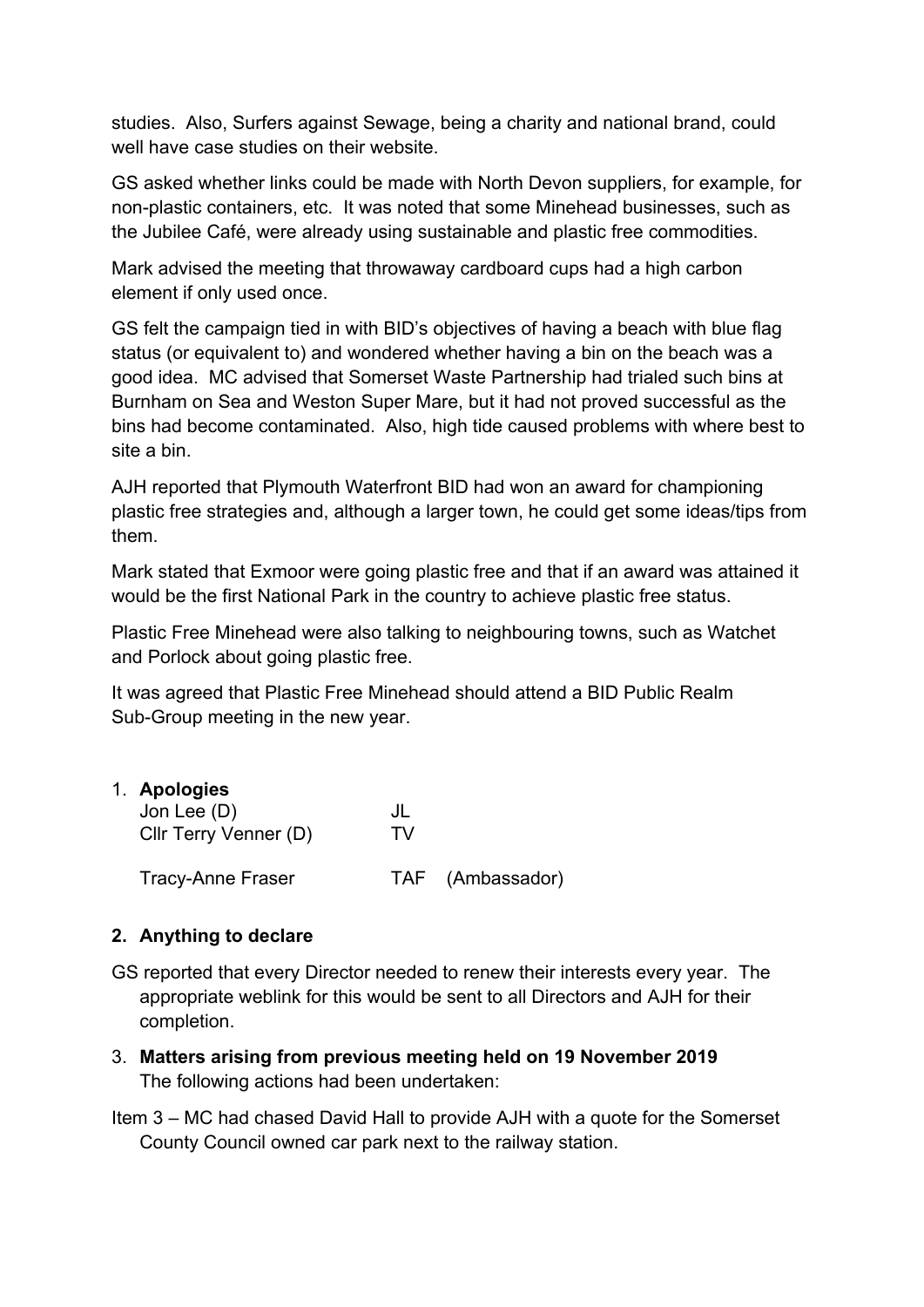Item 7 – TV had chased a letter of support from Minehead Town Council in respect of the benches.

Item 9 – GS had sent photos of post boxes to AJH to send onto Royal Mail.

AJH reported that the Cycling Grand Prix had been postponed until 2021. GS advised that if the cycling route via Blenheim Road was chosen, the road between Northfield Road and Blenheim Road could be utilised with traffic light control to provide access to Quay Street.

## **4. Adoption of minutes of the previous meeting**

The minutes of 19 November 2019 were agreed as an accurate record of the meeting.

#### **Matters arising from previous meeting held on 22 November 2019**

The meeting discussed whether these minutes could go on the website. It was agreed that as they were an accurate representation of what took place at the meeting they should go on the website.

The Christmas festival was discussed and the following was noted:

- The lorry generators caused obstruction to those businesses in close proximity to them, which impacted upon trade.
- A future Christmas event should be organised by Minehead Town Council and the BID on behalf of the community.
- Gateway Events had no accountability and it was not appropriate for them to be self-appointed executors for such events.
- Concerns about the event had brought businesses together.
- AJH advised that a sketch plan had been discussed with Minehead Town Council for Christmas 2020 in that there could be a celebratory event every Saturday leading up to Christmas, with only one road closure needed for the lights switch-on. It could include street entertainment and possibly a funfair on North Road carpark, but the details would need to be worked out and decided by the end of February 2020.
- Last Minute Christmas Event Will Rayner had put forward this event for 23 December, but due to illness he could no longer organise it. He had proposed gift wrapping stations, entertainment and an online inventory complemented with shopping advisors/ambassadors, etc. This was to be further explored for 2020 as it was agreed that it would be a good event to get people into town at the last minute to do their Christmas shopping.
- Will had brought in Rupert Hawkins to help with the publicity and IT aspects of the event, but as the event could no longer go ahead Rupert was running a social media campaign to encourage people to shop local, emphasising the benefits of shopping local such as reducing carbon footprint, lower travel costs, etc. He was also tailoring the publicity around the various sectors – retail, food/drink, etc. The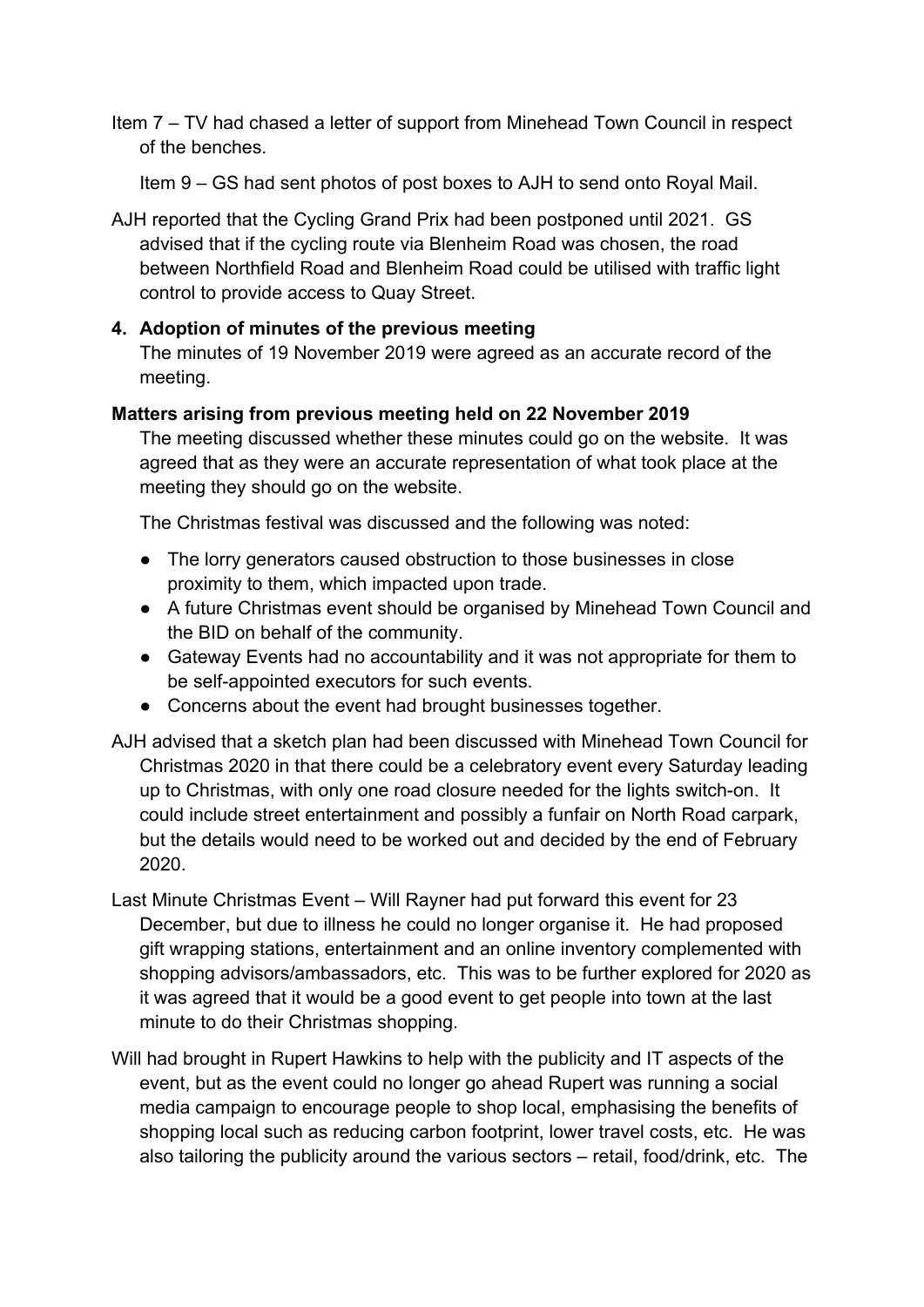meeting put forward suggestions for gimmicks, incentives and special offers. Rupert would be working with BID until 24 December.

- The BID were providing free car parking days in SWT car parks on 23 and 24 December. GS would be putting the hoods over the ticket machines on 23 December but couldn't remove them on  $24<sup>th</sup>$ . Jackie Jago had volunteered to do the ones in the Summerland Road car park and RB agreed to do the others. A laminated sign would be produced for the North Road car park as the hood would not go over the machine.
- BID had organised some street entertainment in the run up to Christmas including Watchet Town Band who had played in Wellington Square on Saturday, 14 December and Ashley Jackson who would be performing on Friday 20 and Monday 23 December.

## **5. Ambassador and Director Feedback**

There were no Ambassadors present at the meeting and the Directors had no feedback to give.

## **6. Update on BID Open Forum Meeting held on 10 December 2019**

AJH reported that the Open Forum had covered two main topics – the Cycling event for 2021, as Paul Butcher from Minehead Cycling Club had been present, and the Christmas event. Also, Tracy-Anne Fraser from Bamboo had become an Ambassador and an additional volunteer had agreed to distribute newsletters, etc. DS advised that Attractions would like to be involved too.

## **7. Events update**

- DS reported that AP was leading on the 1960's event, including liaising with WSR, the organisers of the scooter rally and the owner of the new cinema.
- The Women 4 Women evenings had raised £900 for Hope for Tomorrow's Bumble Bus. A cheque handover would be arranged which would create a positive photo opportunity.
- May Day it was noted that permission from parents would be required in advance for their children to be included in any publicity photographs. AJH to supply GS with a suitable form.
- VE Day a meeting had been held on 12 December. The event would be held over three days with a one-day road closure on the 8 May, from the start of The Avenue to the one-way system. There would be no impact on bus or taxi routes. In addition, there would be a church service as part of the national civic service, including bell ringing, and a party in the park (Blenheim Gardens). Minehead Town Council were leading on this; however, it was not a 'closed shop' and anyone willing to be actively involved would be welcomed.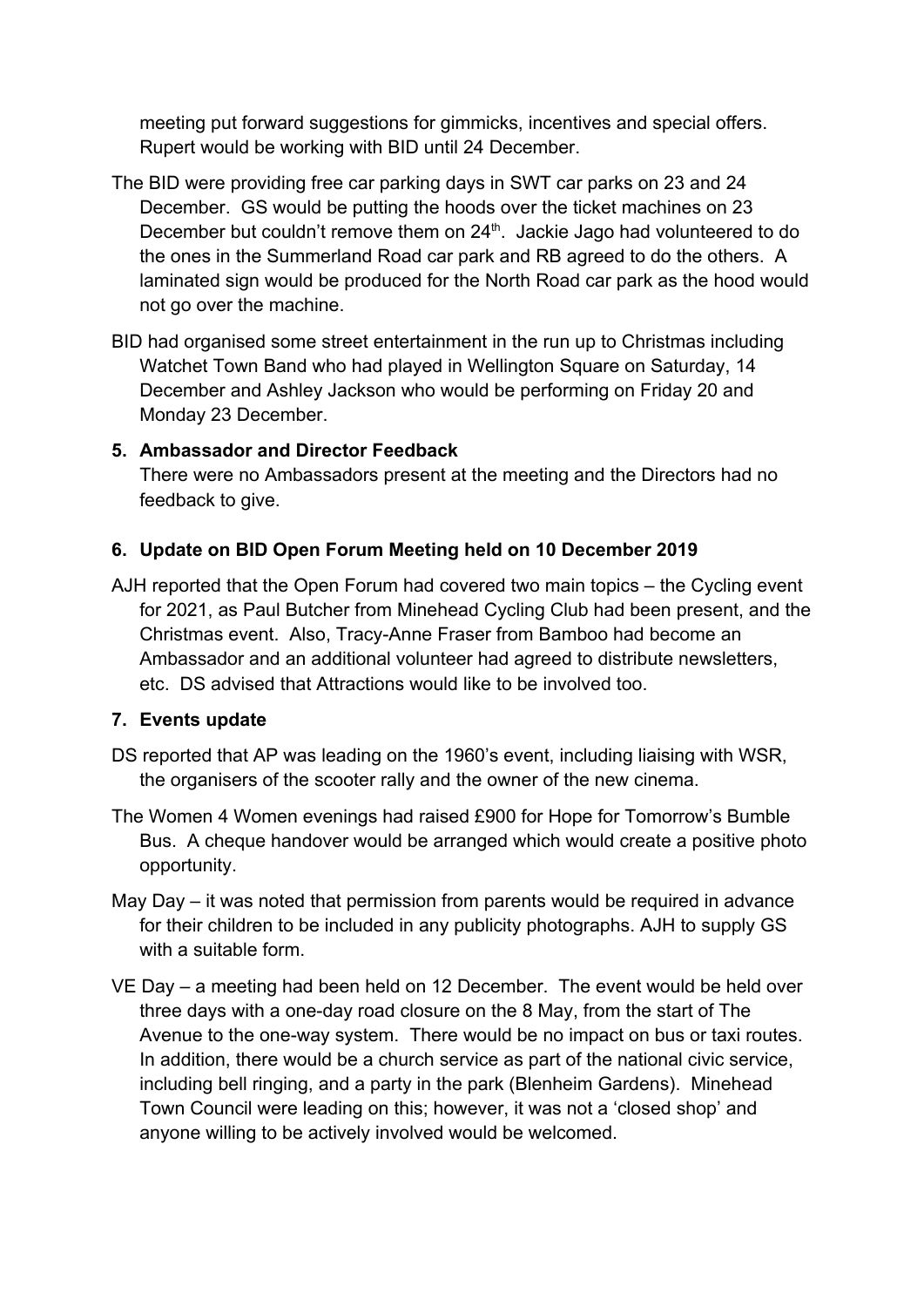- Steampunk Andrew would be talking to David Smith, the Steampunk organiser in the new year.
- Summer entertainment BID was to set up their own directory of contacts for street entertainers, including local groups and artists. AJH hoped to get an application for a premises licence into Somerset West and Taunton Council soon, which would make it easier for BID to organise street entertainment.

## **8. Public Realm update**

Benches – a letter of support had been received from Minehead Town Council, but now Somerset County Council needed to know who would be responsible for maintaining the benches if BID folded. Minehead Town Council had been asked whether they would be prepared to take on the maintenance and a reply was awaited.

- Brackets for the Lower Avenue These were in place as well as the Christmas trees.
- School bulb planting this had been successful. A photo had been taken but sadly could not be used as permission to photograph the children had not been obtained from the parents in advance. The plants would go up in Friday Street in April with plaques.
- Trees Jon had been liaising with a Tree Officer from a London Borough, who had advised that the presence of cables, etc. below ground was not an issue in London and trees could be replaced. MC advised that the replanting of trees in The Avenue was a highways issue and that Somerset County Council (SCC) did not have a policy for replacement trees. However, this was likely to be looked into as part of the climate change strategy. Volunteers to replace trees needed to purchase the trees and maintain them for two years. JL was writing to SCC.
- Hanging baskets new baskets would be arranged for Holloway Street and Summerland. Graham had obtained the permissions of most of the landowners. To increase the number of hanging baskets and maintenance of the plants therein would cost about £7-8,000.
- GS tabled a public realm financial summary which Ian Melhuish had prepared. This showed how much had been spent on public realm on a monthly basis from 12 February to 31 December 2019. About £11,000 had been spent over this period.
- Concern was expressed about the amount of money that had been spent on public realm.GS advised that money could be spent on the 2020 Christmas lights scheme around the whole of the town which would including returning the globes to The Avenue. As part of this, AJH would be doing a walking tour with Bryan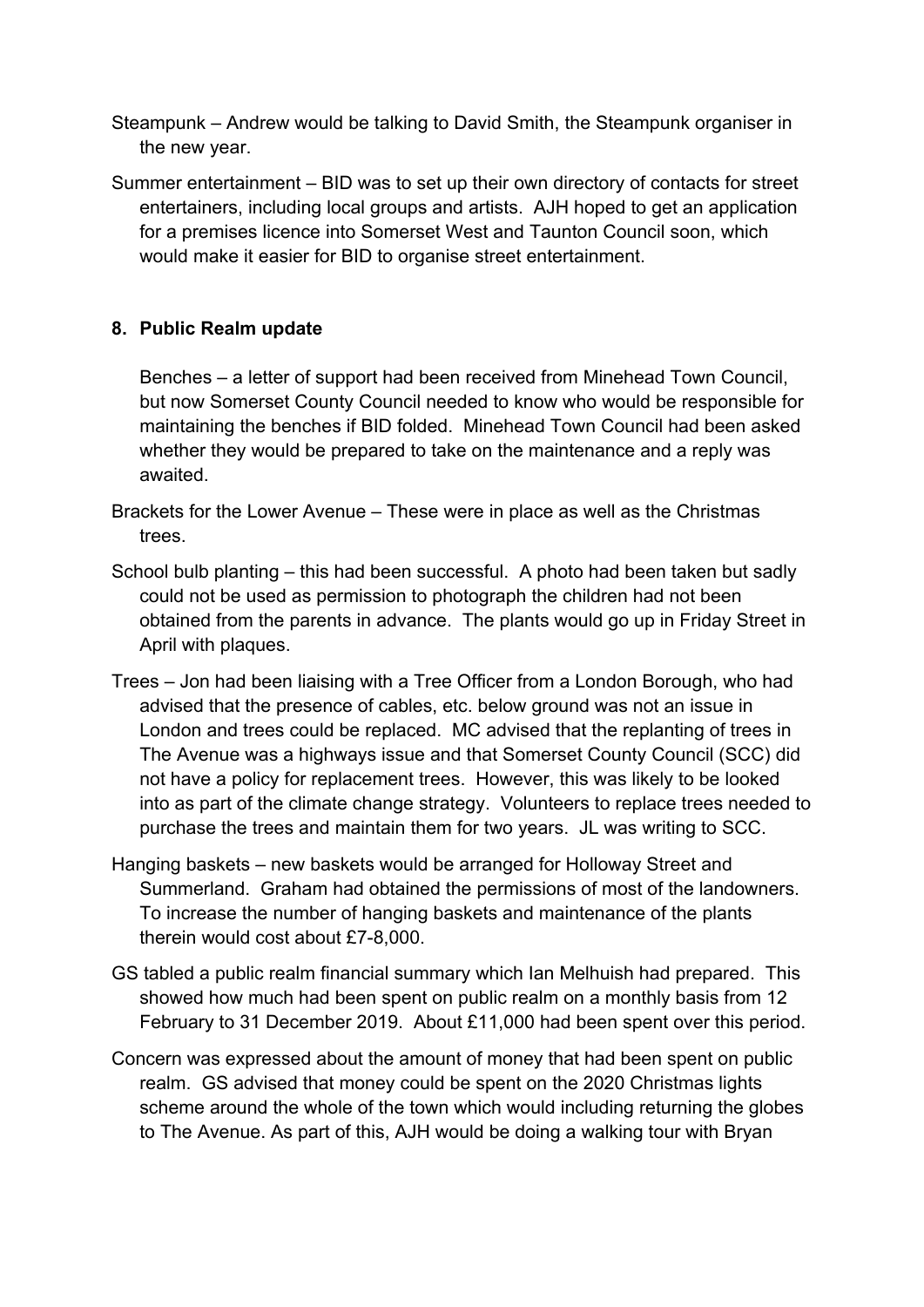Howe, Acting Minehead Town Clerk, which would no doubt result in projects for BID and the local authorities.

JW stated that the drains along the seafront needed clearing of sand and debris. MC added that it was very difficult and very expensive to remove sand from the drains. There was no machinery to pick up wet sand. The District Council had contracted a private company that had removed 20 tonnes of sand, but afterwards the drains very quickly filled up again. GS felt that this issue needed to be looked at by the Public Realm Sub-Group.

## **ACTION: The Public Realm Sub-Group to look at the issue of sand and debris on the seafront/Esplanade.**

- Roundabout sponsorship AJH was looking into sponsorship for the McDonalds and Butlins roundabout.
- Post boxes Royal Mail had confirmed that the two boxes that needed urgent repainting would receive this in 2020/21.

Wellington Square – SM continued to chase the repair of the benches.

Cardboard recycling – there was currently a lack of recycling facilities. It was thought that a scheme was being set up on the former Watchet paper mill site. BID needed to talk to Butlins about who they use to remove their commercial waste and see if the operator would also work for local businesses.

## **9. Marketing update**

AJH reported that there would be a Marketing Sub-Group meeting on 7 January 2020. The Visit Somerset brochure would include information on Minehead.

## **10.BID Manager's Monthly Report**

- AJH spoke to the report. 95% of the BID levy for year 2 had been paid. 38 businesses were still to pay. There would be no debt collections before Christmas. Six cases had been taken to the magistrates court last year. More were likely to be taken to court this year if they hadn't paid after chasing begins in the New Year and this was likely to be take place in March. There was £300 in the account at Somerset West and Taunton Council.
- GS reported that thanks and financial remuneration were due to AJH for spending so much of his time on the Christmas Festival.

## 11.**Financial Update**

CC reported that there was £113,713.67 in the bank. £3,000 was due from the BID's issue of invoices. £12,500 was spent on consultants. Expenses needed to be allocated to specific events. It was agreed that there was a need to buy-in expertise to enable projects to move forward, e.g for destination marketing.